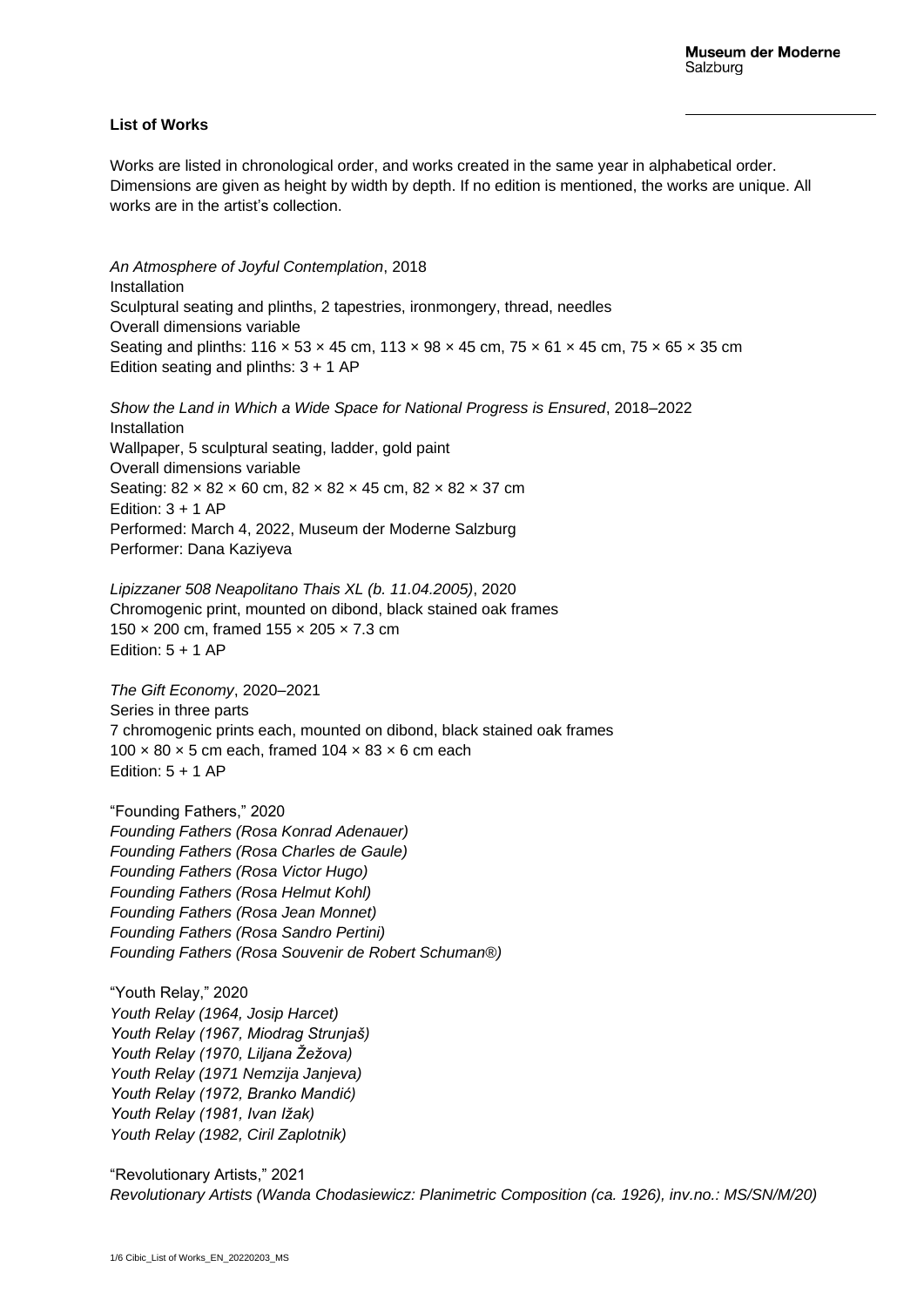*Revolutionary Artists (Tytus Czyżewski: Trebble Clef (ca. 1920), inv.no.: MS/SN/M/11) Revolutionary Artists (Max Ernst: Sun and Forest (1928), inv.no.: MS/SN/M/21) Revolutionary Artists (Fernand Léger: Two Profiles (1926), inv.no.: MS/SN/M/36) Revolutionary Artists (Maria Nicz-Borowiak: Still Life (1928), inv.no.: MS/SN/M/38) Revolutionary Artists (Sophie Tauber-Arp: Composition (1931), inv.no.: MS/SN/RYS/6) Revolutionary Artists (Władysław Strzemiński: Unistic Composition 8 (1931), inv.no.: MS SN M 72)*

*All That Power Melts Into Noise*, 2020–2022 Installation 10 marching drums, paint Overall dimensions variable Drums: 34 × 38 × 38 cm 2 each, 18 × 38 × 38 cm 2 each, 27 × 38 × 38 cm 3 each, 33 × 45 × 45 cm, 32 × 38 × 38 cm, 30 × 38 × 38 cm

*A Guiding Star On Our Journey To Transform*, 2021 Forged iron 185 × 185 × 30 cm

*Europa*, 2022 Wallpaper Dimensions variable: 385 × 800 m Edition:  $5 + 2 AP$ 

*In Rhythmic Affinity*, 2022 Installation, three parts Forged iron, fabric Dimensions variable: approx. 291  $\times$  124  $\times$  350 cm each

*In Rhythmic Affinity*, 2022 Sound piece 30 min. (loop) 3 speakers Lyrics and concept: Jasmina Cibic Composition: Barbara Kinga Majewska. Singers: Alicia Grünwald, Þórhildur Kristinsdóttir, Veronika Loy Editing: Barbara Kinga Majewska Master: Michael Wacht Recording: Digital Media Department, University Mozarteum Salzburg The score is based on a melodic fragment from *Allgemeiner Völkerversöhnungs-Marsch op. 11* by Franz Brabes, a composition donated to the League of Nations in Geneva. With permission of the United Nations Library and Archive, Geneva. Edition:  $3 + 2 AP$ 

*Most Favoured Nation*, 2022 Installation Forged iron, scent, marble quarry rubble, taxidermy 390 × 600 × 490 cm

*Political Decadence,* 2022 **Wallpaper** Measurements variable: 385 × 340 cm Edition:  $5 + 2 AP$ 

*Power Verticals*, 2022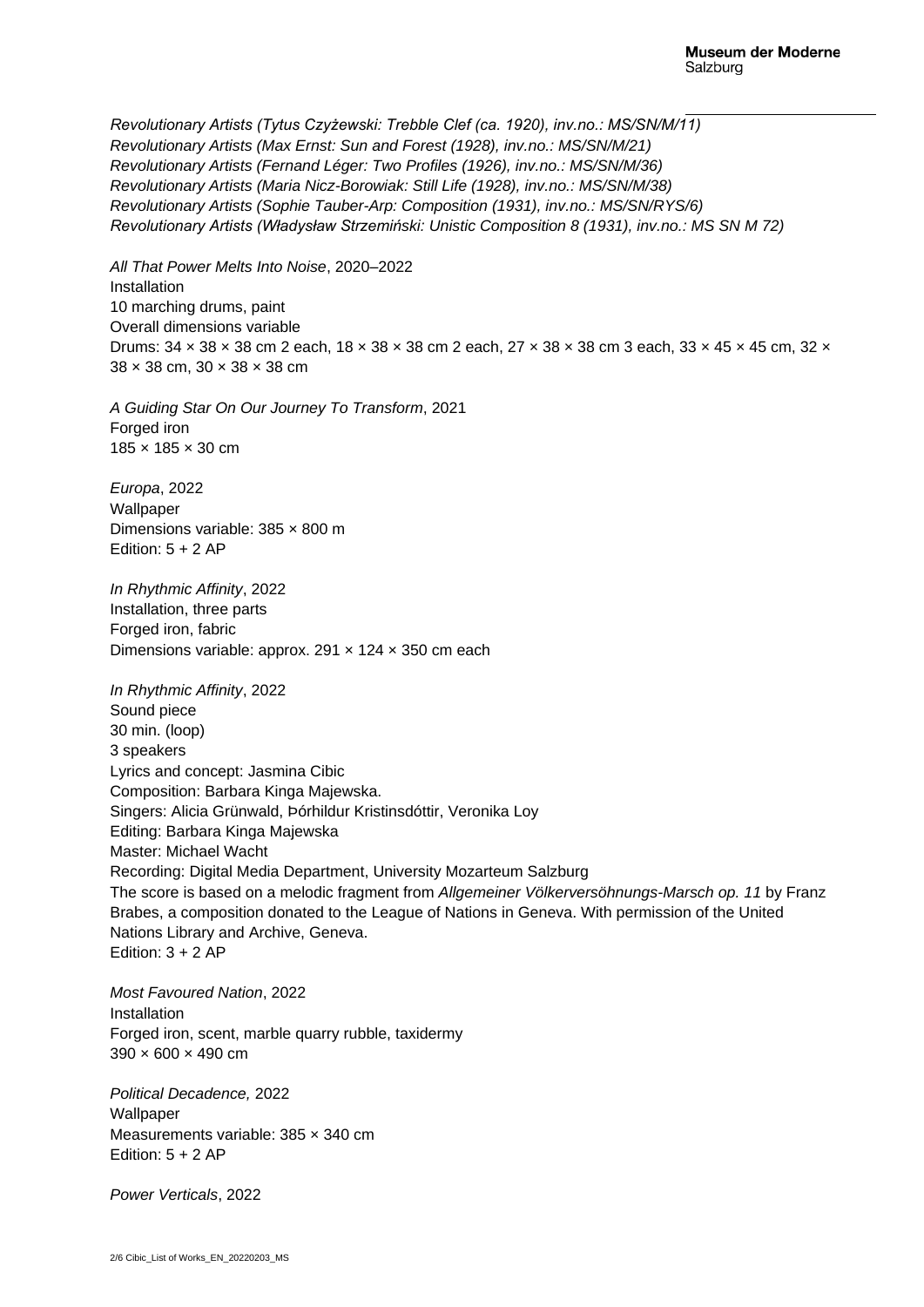## **Museum der Moderne** Salzburg

3 sculptures, plinth Sculptures: bronze 75 × 10 × 10 cm, 74.7 × 6.7 × 6.7 cm, 74.4 × 14 × 15.8 cm Plinth: forged iron, wood 110 cm × 130 cm × 66 cm Edition:  $3 + 1$  AP

*The Making Of Nations*, 2022 Sculpture, plinth Sculpture: engraved speculum 18 × 48 × 12 cm Plinth: forged iron, wood  $110 \times 31 \times 64$  cm

*Topical Devices (Most Favoured Nation)*, 2022 Curtain Digital print on fabric Dimensions variable: approx. 390 × 1960 cm Edition:  $3 + 1$  AP

*Topical Devices (Power Verticals)*, 2022 **Curtain** Digital print on fabric Dimensions variable: approx. 390 × 940 cm Edition:  $3 + 1$  AP

## **Films**

*Fruits of Our Land*, 2013 Single-channel projection High-definition video (color, stereo sound) 12:40 min. Cast: The Engineer: Marko Mandić The Commissioner: Pia Zemljič The Professor: Branko Jordan The Architect: Grega Zorc The Art Historians: Daša Doberšek, Gregor Gruden Crew: Director: Jasmina Cibic Cinematographer: Mark Carey Screenplay: Jasmina Cibic Script: original transcripts from the Vinko Glanz family archive Editor: Michelle Deignan Colorist: Sue Giovanni Music composer: Filip Šijanec Commissioned on the occasion of Jasmina Cibic's solo exhibition for the Slovenian Pavilion at the 55th International Art Exhibition La Biennale di Venezia, 2013. Produced with the support of the Ministry of Culture of the Republic of Slovenia, Museum and Galleries of Ljubljana, Škuc Gallery, Northern Film School at Leeds Metropolitan University Filmed on location: National Assembly of the Republic of Slovenia, with permission of the venue © Jasmina Cibic 2013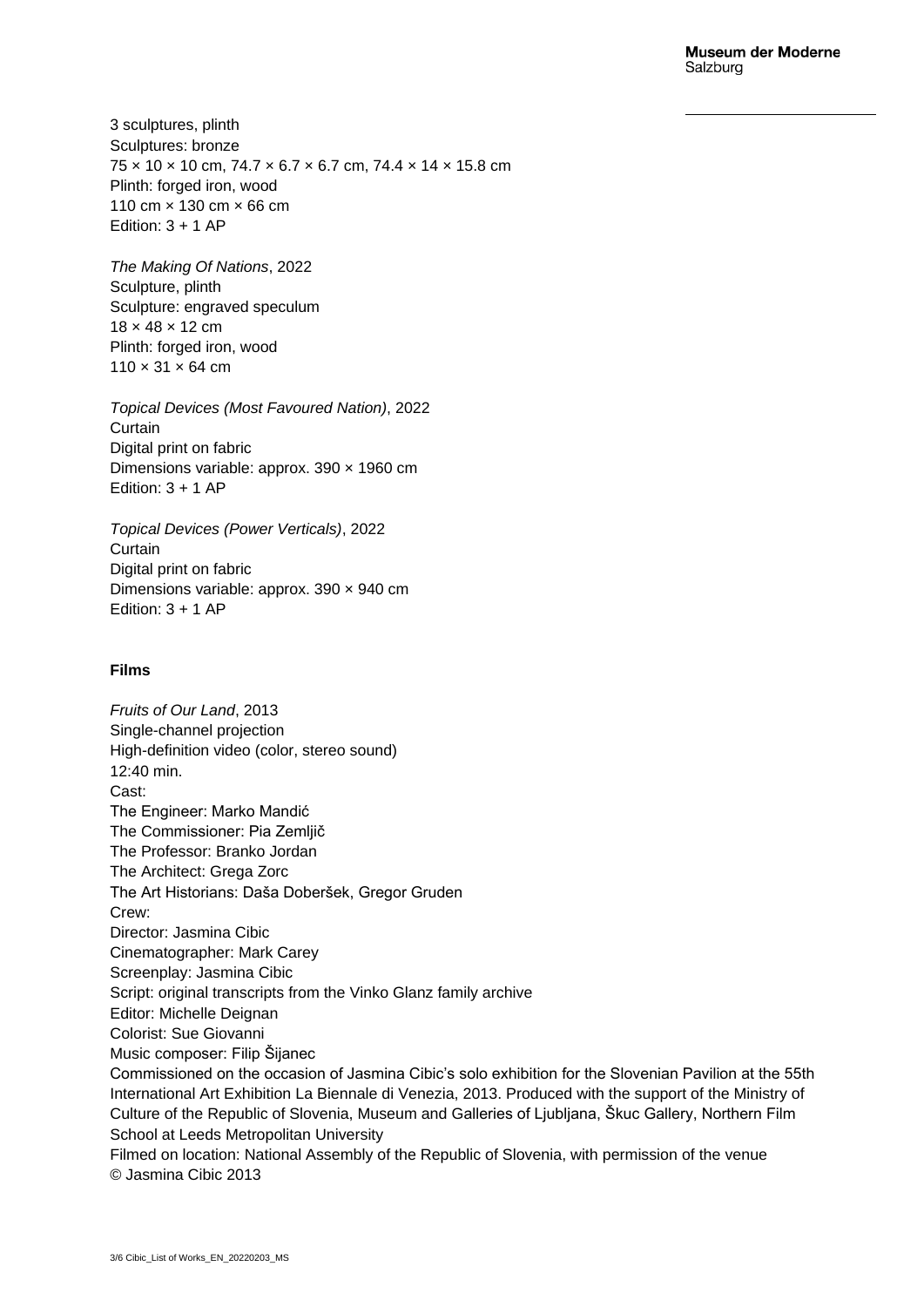*The Pavilion*, 2015 Single-channel projection High-definition video (color, stereo sound) 6:43 min. Cast: Performers: Dragana Alfirević, Teja Reba, Jelena Rusjan, Katarina Stegnar, and Tina Valentan The Narrator: Eva Pope Crew: Director: Jasmina Cibic Director of Photography: Nejc Saje Architect: Mateja Šetina Editor: Michelle Deignan Colorist: Sue Giovanni Produced by: Waddington Studios London Commissioned by the Museum of Contemporary Art Vojvodina, Novi Sad, on the occasion of Jasmina Cibic's solo exhibition *Building Desire*, 2015, curated by Gordana Nikolić. Part of the project *Performing the Museum*, an international project co-funded by the Creative Europe Programme of the European Union © Jasmina Cibic 2015 *Tear Down and Rebuild*, 2015 Single-channel projection High-definition video (color, stereo sound) 15:28 min. Cast: The Nation Builder: Alix Dunmore The Artist: Scarlet Sherriff The Conservationist: Sarine Sofair The Pragmatist: Hester Ruoff Crew: Director: Jasmina Cibic Cinematographer: Mark Carey Screenplay: Jasmina Cibic Script devised by Izzy Charman Editor: Michelle Deignan Colorist: Sue Giovanni Composer: Filip Šijanec Casting: Amy Miller Produced by: Waddington Studios London Commissioned by the Museum of Contemporary Art Belgrade, on the occasion of Jasmina Cibic's solo exhibition *Spielraum: Tear Down and Rebuild*, 2015, curated by Una Popović Filmed on location: Former Palace of Federation, Belgrade, Serbia, with permission of the venue. © Jasmina Cibic 2015

*Nada: Act II*, 2017 Single-channel projection High-definition-video (color, stereo sound) 13:01 min. Cast: Mother Nation: Eleanor Perry The Mandarin: Harry Alexander The Pimps: Josh Ben-Tovim, Ruben Brown, and Anders Duckworth Crew: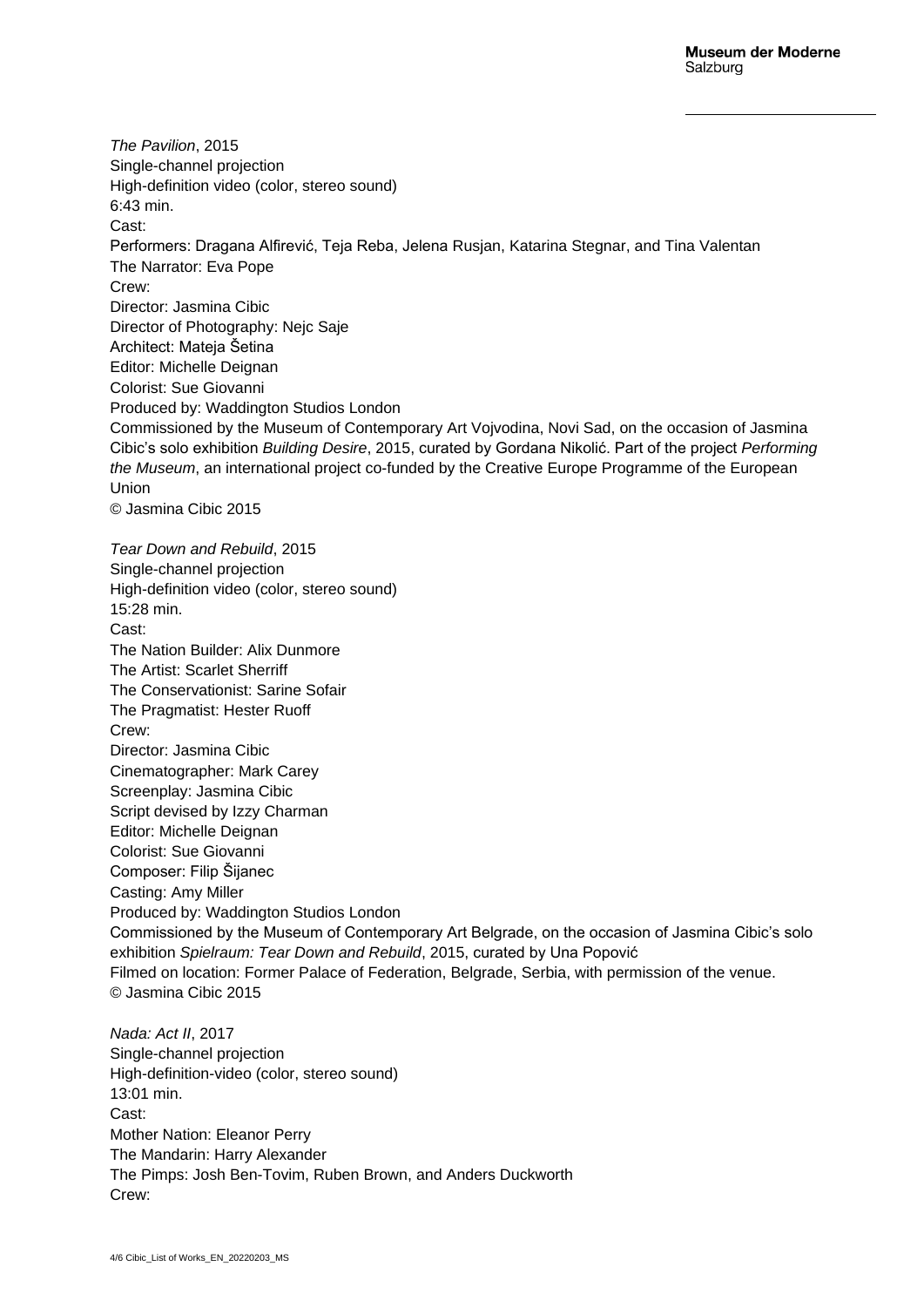Director: Jasmina Cibic Cinematographer: Mark Carey Screenplay: Jasmina Cibic Editor and colorist: Sue Giovanni Music composer: Filip Šijanec Choreographer: Lea Anderson Production manager: Manca Bajec Produced by: Waddington Studios London Commissioned by European Capital of Culture Aarhus 2017, BALTIC Centre for Contemporary Art Gateshead and supported by Arts Council England, Northern Film School at Leeds Beckett University and Waddington Studios London Filmed on location: Aarhus Town Hall designed by Arne Jacobsen and Erik Møller, with permission of the venue © Jasmina Cibic 2017 Nada: *Act III – The Exhibition*, 2017 Single-channel projection High-definition video (color, stereo sound) 16:20 min. Cast: Germania: Gina Bramhill The Artist: Anna-Louise Plowman The Curator: Sarine Sofair Crew: Director: Jasmina Cibic Cinematographer: Mark Carey Script: Jasmina Cibic and Juliet Jacques Screenplay: Jasmina Cibic Editor: Lucy Harris Colorist: Mike Bailey Casting: Amy Miller Music composer: Filip Šijanec Production manager: Manca Bajec Line producer: Eyal Vexler Produced by: Waddington Studios London Commissioned by Kunstmuseen Krefeld on occasion of Jasmina Cibic's exhibition *The Spirit of Our Needs* in Museum Haus Esters, 2017, curated by Katia Baudin Filmed on location: Ludwig Mies van der Rohe: Haus Lange Haus Esters Krefeld © VG Bild-Kunst, Bonn 2017 © Jasmina Cibic 2017 *State of Illusion*, 2018 Single-channel projection High-definition video (color, stereo sound) 19 min. Cast: The Illusionist: Kristina Aleksova The Assistants: Josh Ben-Tovim, Dejan Kolarov, and Alessandro Marzotto The Narrator: Caroline Crier Crew:

Director: Jasmina Cibic Cinematographer: Mark Carey Screenplay: Jasmina Cibic Editor: Sue Giovanni